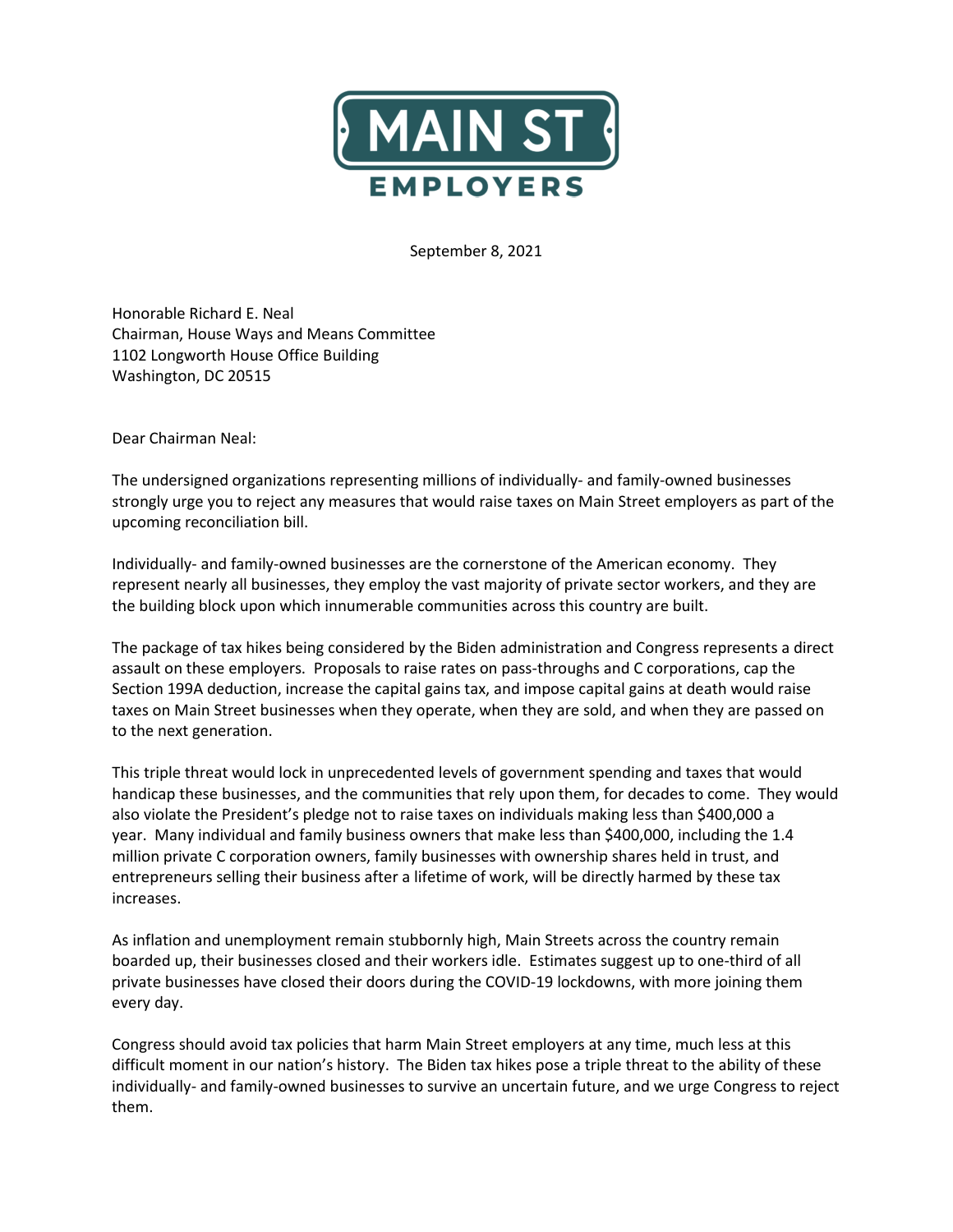Sincerely,

Agricultural Retailers Association Air Conditioning Contractors of America American Council of Engineering Companies American Farm Bureau Federation American Financial Services Association American Foundry Society American Hotel & Lodging Association American International Automobile Dealers Association American Lighting Association American Mold Builders Association American Pipeline Contractors Association American Supply Association Asian American Hotel Owners Association Associated Builders and Contractors Associated Equipment Distributors Association of the Wall and Ceiling Industry Auto Care Association Coalition of Franchisee Associations Construction Industry Round Table Customized Logistics and Delivery Association Distribution Contractors Association Energy Marketers of America Family Business Coalition Financial Executives International FMI - the Food Industry Association Foodservice Equipment Distributors Association Foundry Association of Michigan Franchise Business Services GAWDA Glass Packaging Institute (GPI) Global Cold Chain Alliance Heating, Air-conditioning, & Refrigeration Distributors International **ICSC** Independent Bakers Association Independent Community Bankers of America Independent Electrical Contractors Independent Insurance Agents and Brokers of America Independent Lubricant Manufacturers Association Indiana Cast Metals Association Industrial Fasteners Institute International Association of Plastics Distribution International Foodservice Distributors Association International Franchise Association International Sign Association International Warehouse Logistics Association Irrigation Association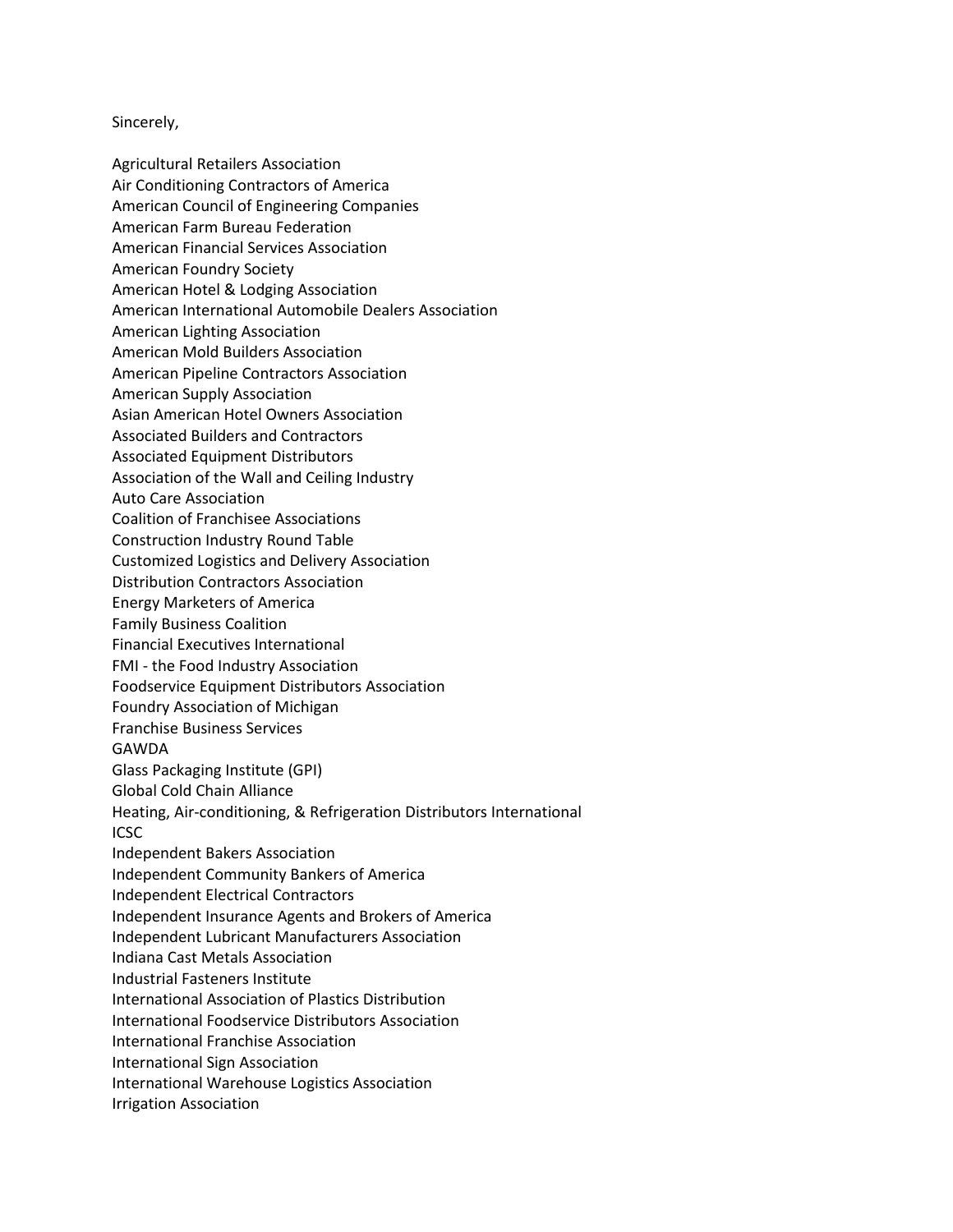Main Street Employers Coalition Manufactured Housing Institute Material Handling Equipment Distributors Association Metalcasters of Minnesota Metals Service Center Institute National Apartment Association National Association of Convenience Stores National Association of Electrical Distributors National Association of Home Builders National Association of Insurance and Financial Advisors National Association of Professional Insurance Agents National Association of Sporting Goods Wholesalers National Association of Truckstops Operators National Association of Wholesaler-Distributors National Automatic Merchandising Association (NAMA) National Beer Wholesalers Association National Cattlemen's Beef Association National Confectioners Association NATIONAL COTTON COUNCIL National Electrical Contractors Association NATIONAL ELECTRICAL MANUFACTURERS REPRESENTATIVES ASSOCIATION (NEMRA) National Federation of Independent Business (NFIB) National Franchisee Association National Grocers Association National Independent Automobile Dealers Association (NIADA) National Lumber & Building Material Dealers Association National Marine Distributors Associations National Multifamily Housing Council National Onion Association National Propane Gas Association National Ready Mixed Concrete Association National Roofing Contractors Association National RV Dealers Assoc (RVDA) National Small Business Association National Stone, Sand & Gravel Association National Tooling and Machining Association National Utility Contractors Association National Waste & Recycling Association North American Association of Food Equipment Manufacturers (NAFEM) North American Die Casting Association Ohio Cast Metals Association Outdoor Power Equipment and Engine Service Association Petroleum Equipment Institute (PEI) Plastics Industry Association Plastics Pipe Institute Plumbing-Heating-Cooling Contractors—National Association Policy and Taxation Group Power and Communication Contractors Association Precision Machined Products Association